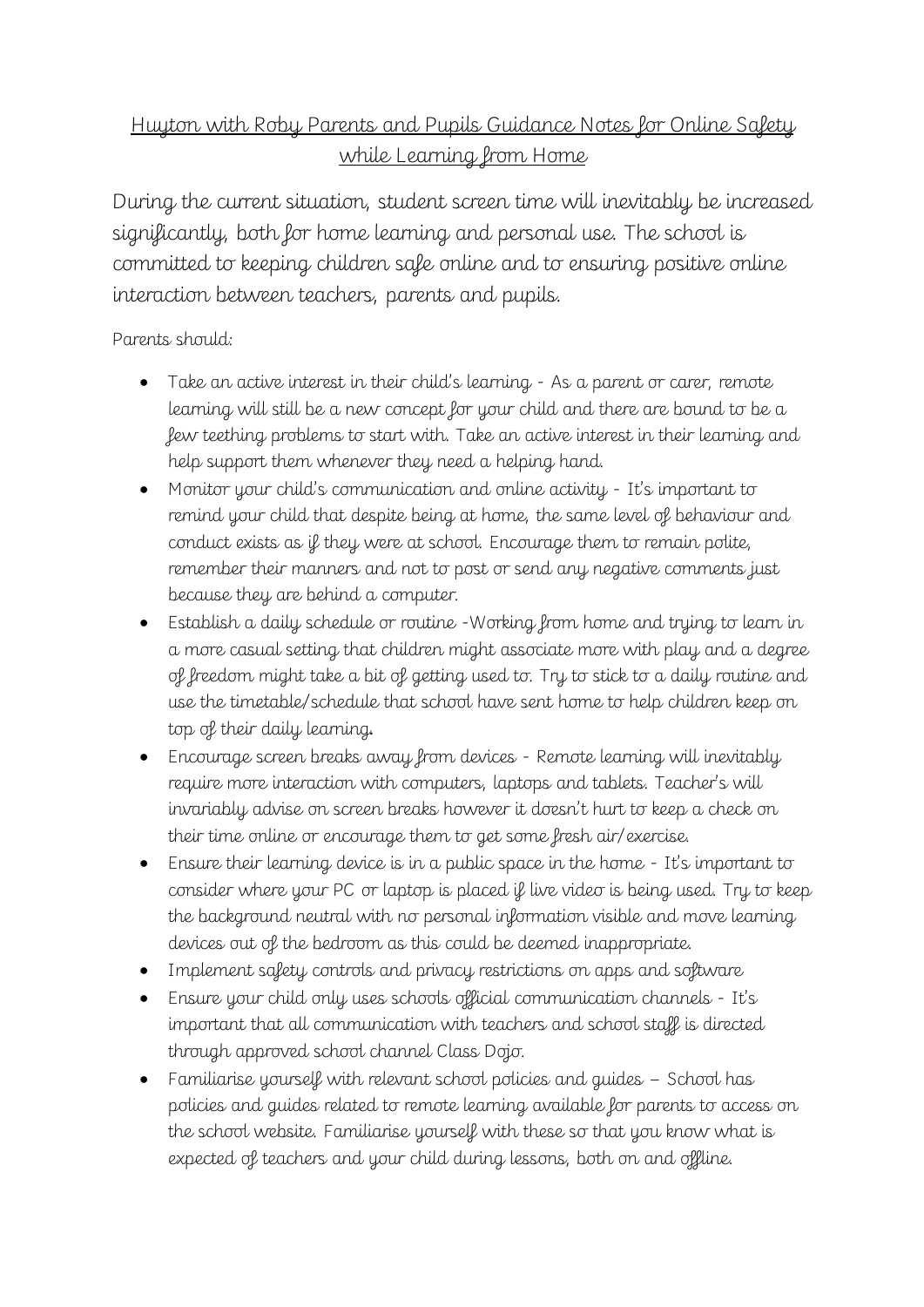- Maintain feedback with teachers Engage in communication with teachers where possible and try to feedback progress and development as well as any helpful suggestions around the learning process. Be transparent but remain professional and only use Class Dojo to communicate.
- Monitor your child's well-being and mental health Remote learning will likely mean that your child won't get the same level of social interaction and might not see their friends for a while. Keep a check on their wellbeing and try to encourage them to get out as much as you can. Whilst learning from home might seem fun and exciting to start with, missing out on seeing their friends everyday might take its toll.
- Remember the importance of remaining in control of electronic devices at home and remaining in earshot when children are in contact with teachers.
- Know where to seek support to help them to keep their children safe online. The following websites offer support to parents and carers regarding e-safety:

o Internet matters [https://www.internetmatters.org](https://www.internetmatters.org/)

o London Grid for Learning<https://www.lgfl.net/default.aspx>

- Net-aware [https://www.net-aware.org.uk](https://www.net-aware.org.uk/)
- Thinkuknow<https://www.thinkuknow.co.uk/>

o Parent Info<https://parentinfo.org/>

○ UK Safer Internet Centre [https://www.saferinternet.org.uk](https://www.saferinternet.org.uk/)

Pupils should:

- Treat remote learning the same as classroom learning Despite being at home it is important to remember the same rules apply, particularly around behaviour and conduct. Concentrate on learning and try not to get distracted by your surroundings.
- Use Classroom language When communication via comments or messaging on dojo write as you would speak in class. Remember to be respectful and polite and avoid posting negative comments.
- Take regular screen breaks Having prolonged periods of time in front of a screen isn't always healthy, remember to take regular screen breaks where possible and in your spare time try to get some fresh air and enjoy other activities away from screens and devices.
- Always conduct home learning/Zoom calls in an open space at home To get the best experience it is important to create the right environment around you. Try to set up a 'mock classroom desk' at home in an open space so that parents can supervise. Avoid bedrooms.